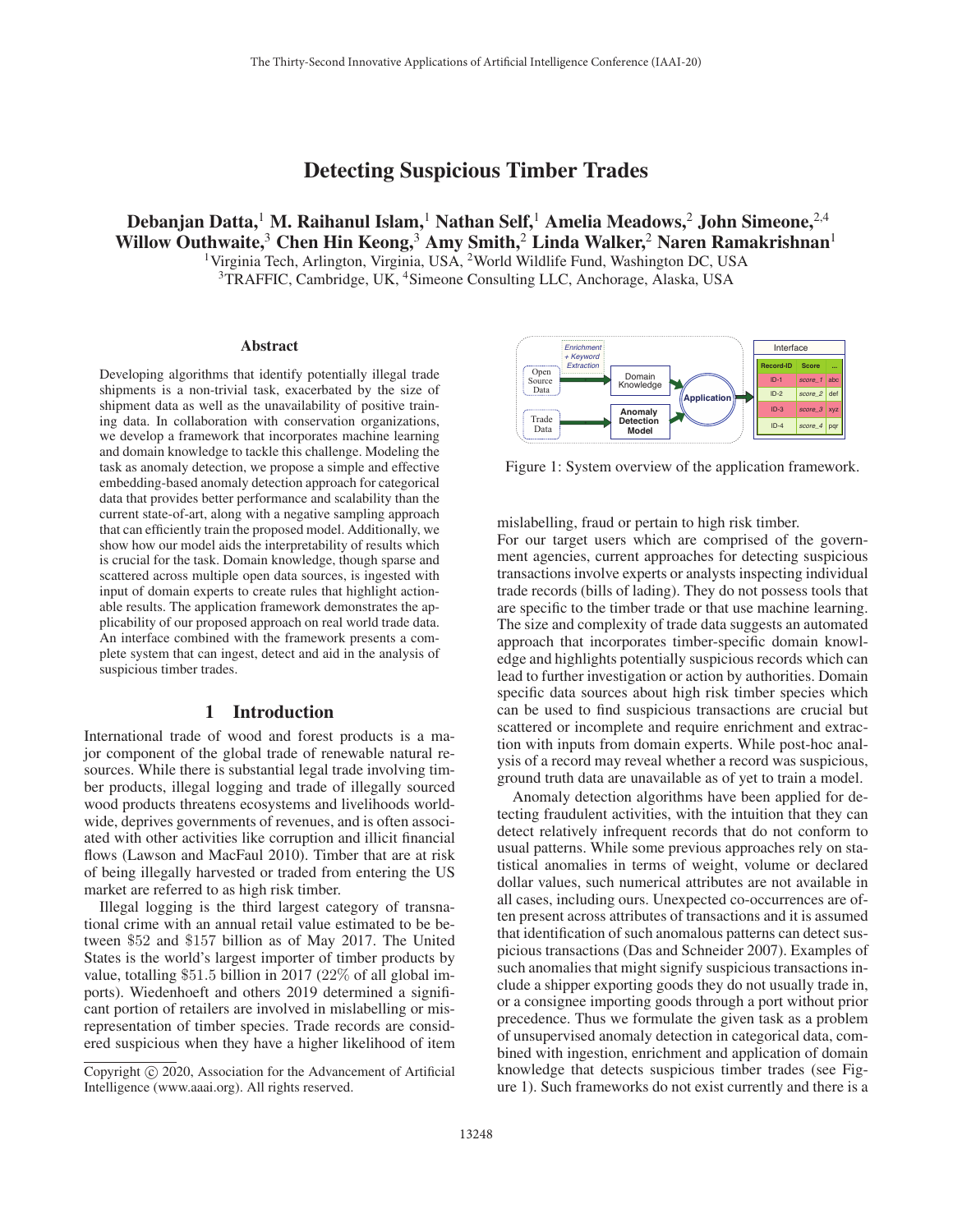critical need for a better decision support system for assessing trade data for potential anomalies.

Our contributions are as follows: (1) An end-to-end application framework that combines our anomaly detection model with targeted domain knowledge with a user interface for detecting potentially suspicious records in trade data. (2) A new embedding based unsupervised anomaly detection approach for categorical datasets. (3) A simple and efficient negative sampling approach for multivariate categorical data is proposed that is used in training our model. (4) Interpretability of model output utilizable by end-users.

### 2 Related Work

Anomaly detection has been studied in the context of applications such as cybersecurity, fraud, social networks and law enforcement (Aggarwal 2017). Goldstein and Uchida (2016) provide a detailed survey on unsupervised anomaly detection techniques in continuous valued data. Fraud detection based on anomaly detection in trade and financial records have been proposed in works such as Das and Schneider (2007) and Abdallah, Maarof, and Zainal (2016). Transaction fraud detection approaches have also used methods such as actor specific transaction sequences or profiles (Lp and others 2018). These approaches are not readily applicable to our case given the characteristics of trade data.

Unlike graph, sequence or spatial data, categorical data does not have implicit distance measures (Zhang et al. 2015). Some of the approaches for unsupervised anomaly detection in categorical multivariate data are distance or density based, frequency and itemset based, and information theoretic (Taha and Hadi 2019). Many of these approaches have limitations in terms of accuracy and scalability. Proposed in Das and Schneider (2007), *Condition* calculates the conditional probability of a record based on attribute sets of size  $k$  and combines them using heuristics that cover the entire set of attributes. Some notable information theoretic approaches are *Krimp* (Vreeken and others 2011; Smets and Vreeken 2011), *Comprex* (Akoglu et al. 2012) etc. While these methods outperform previous methods, they are not scalable. *Comprex*, one of our baselines, has time complexity in order of  $\mathcal{O}(t^2)$ , where t is total number of entities.<br>Tang et al. (2015) presents an itemset based approach for Tang et al. (2015) presents an itemset based approach for mining contextual outliers on categorical data, however it also does not scale well.

*APE* (Chen et al. 2016) is a state-of-the-art embedding based approach. Entities are represented in a common embedding space and pairwise interactions between them are computed to obtain the likelihood of a record. Dependence on pairwise co-occurrence relationships between entities might not capture higher order relationships, and results in training time that is polynomial in terms of the number of entities. Chen et al. (2017) uses autoencoder ensemble for anomaly detection on continuous-valued data. Wang et al. (2018) presents an embedding norm based model for behavioral prediction in citation networks. Works such as Hu et al. (2016) proposed network anomaly detection using representation learning.

## 3 Proposed Anomaly Detection Method

Embeddings can capture co-occurrence relationships between entities efficiently without explicit enumeration, such as in itemset or conditional frequency based approaches. We propose the *Multi-relation Embedding based Anomaly Detection (MEAD)* model to detect anomalies in categorical multi-relational data.

#### Preliminaries

A *domain* is defined as a set of elements sharing a common property, denoted as  $U_j$  for  $j = 1, 2...l$ , where l is the number of domains. A domain  $U_j$  consists of a set of *enti*ties. The  $i^{th}$  entity belonging to the  $j^{th}$  domain is denoted by  $e_j^i$ . There is no implicit ordering among entities in a domain. The count of entities in a domain is termed as *arity* of the domain. A tuple of entities, with one entity belonging to each of the l domains forms a *multi-relation* or *record*. It is denoted as  $r$ , and the set of all records as  $R$ . More formally,  $r = \bigcup_{j \in 1...i} \{e_j^r\}$ . Here  $e_j^r$  is the entity in record r belonging to  $j<sup>th</sup>$  domain. *Context* is defined as the reference group of entities with which an entity occurs, implying an entity can be present in multiple contexts. The context for an entity  $e_j^r$ with respect to a record r is the set  $\bigcup_{i \neq j} e_i^r$ .

**Problem statement:** Given a dataset  $R$  consisting of multivariate categorical data (records) which are assumed to be normal, learn a model that can predict the likelihood of a test record being normal. The test records with likelihood below a threshold are judged anomalous.

#### Model Architecture

The model architecture consists of a single embedding layer so that all entities belonging to all domains are represented in the same latent space. We define *embedding* as a transformation  $f_j$  for the  $j<sup>th</sup>$  domain. Let the embedding of the entity in record r belonging to the  $j^{th}$  domain be  $f_j(e_j^r)$ , denoted is as  $x_j^r$ . Each domain has a weight which is denoted as noted is as  $x_j^r$ . Each domain has a weight which is denoted as  $W_j$ . The Hadamard product between  $W_j$  and  $x_j^r$  obtains the weighted entity embedding, as shown in Eq. (1). We apply a non-linearity on the square of the Euclidean  $(L_2)$  norm of the resulting weighted vector to obtain the likelihood of occurrence, or score, of a record  $r$ , as defined in Eq. (2). The use of the hyperbolic tangent function, *tanh*, ensures the scores are between 0 and 1, since the input is always positive. A test record with a high score is deemed normal, whereas records with low scores are considered anomalous. The non-linear activation function (*tanh*) has a faster convergence rate than a standard logistic function (LeCun et al. 2012). We find that the sigmoid function performs only marginally worse.

$$
z_j^r = W_j \odot x_j^r; \quad z_r = \left( \| \Sigma_{j=1}^l z_j^r \|_2 \right)^2 \tag{1}
$$

$$
P_{\theta}(r) = \tanh(z_r) \tag{2}
$$

 $P_{\theta}(r) = \tanh(z_r)$  (2)<br>The entity embeddings are trained based on the *context* in a way that can capture co-occurrence relationships between entities. The aim of the model is to calculate the approximate likelihood, or score, of a transaction based on the embeddings of the constituent entities. The intuition for our approach is that the weighted sum of entities corresponding to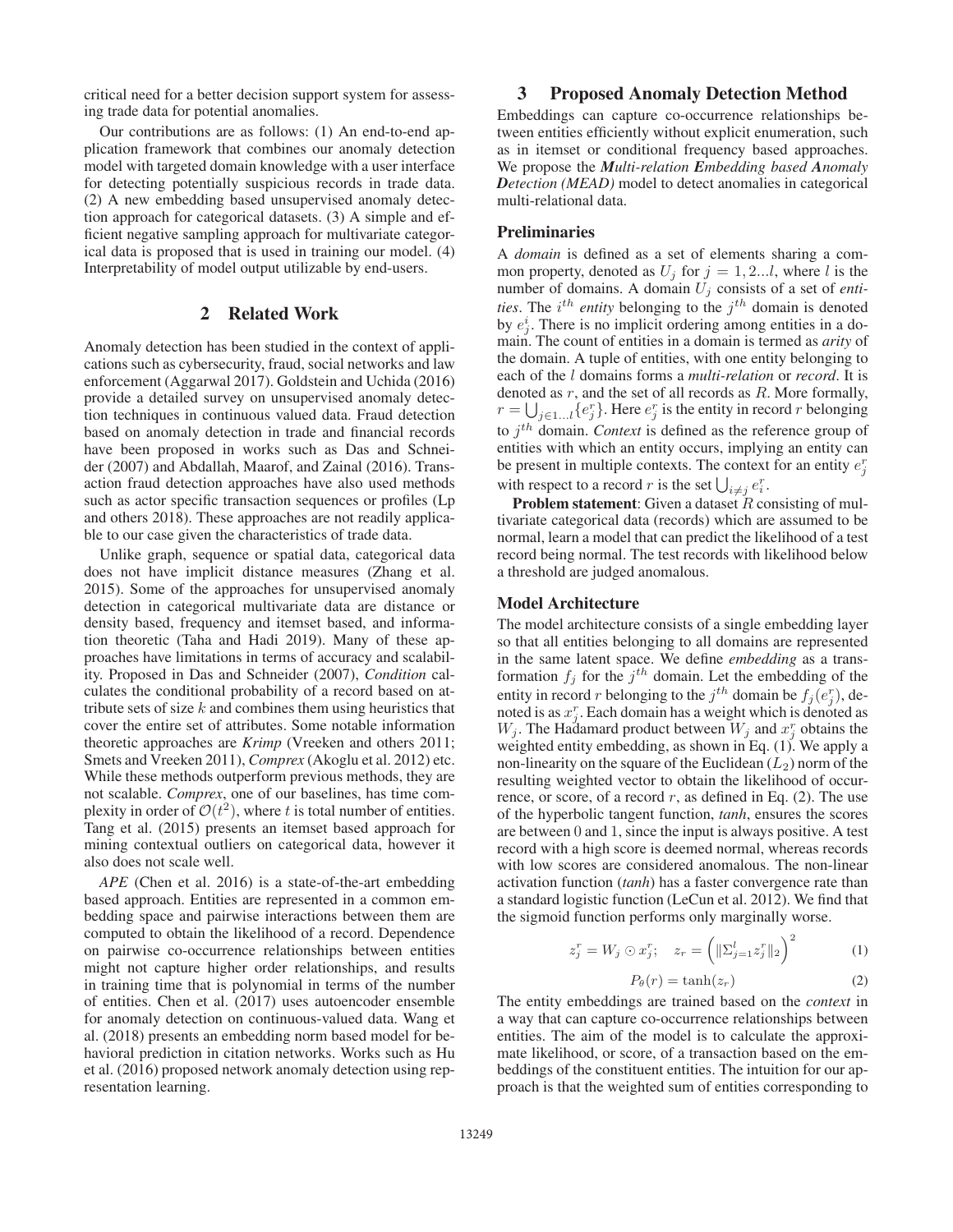Table 1: Dataset names and descriptions of the domain names for each and their respective arities in parenthesis. The training and test set sizes for each test case are reported in last two columns.

| Data Set     | <b>Domains (Arity)</b>                                                                | <b>Train Size</b> | <b>Test Size</b> |
|--------------|---------------------------------------------------------------------------------------|-------------------|------------------|
| Peru Export  | Customs Code (10), Location Code (117), Port of Unlading (349), HTS Code (56,         | 32108             | $TC-I: 5159$     |
| (PE)         | Shipment Destination (78), Shipper ID (577), Transport Method (5)                     |                   | $TC-2: 5152$     |
| China Import | Admin Region (386), Consignee ID (5270), Country of Sale (122), Province (31),        | 81896             | $TC-I: 25572$    |
| (CI)         | Shipment Origin (127), Trade Type (10), Transport Method (6), HTS Code (74)           |                   | $TC-2: 25574$    |
| China Export | Admin Region (456), Country of Sale (193), Province (31), Shipment Destination (193), | 216614            | $TC-I: 77579$    |
| (CE)         | HTS Code (85), Shipper ID (9227), Trade Type (9), Transport Method (6)                |                   | $TC-2: 77579$    |
| US Import 1  | Carrier (548), Consignee ID (5113), Port of Lading (238), Port of Unlading (64),      | 140382            | $TC-I: 51190$    |
| $(US-1)$     | Shipment Destination (113), Shipment Origin (116), Shipper ID (6193), HTS Code (95)   |                   | $TC-2: 51190$    |
| US Import 2  | Carrier (701), Consignee ID (8960), Port of Lading (286), Port of Unlading (75),      | 238927            | $TC-I: 81238$    |
| $(US-2)$     | HTS Code (97), Shipment Destination (136), Shipment Origin (126), Shipper ID (10661)  |                   | $TC-2: 81238$    |

valid transactions should be additive in nature. This is due to the co-occurrence of such entities and their shared contexts. Let  $\theta$  be the parameters of the model and  $P_{\theta}(r)$  be the probability distribution that estimates the likelihood of a record being normal. Let  $P_e$  be the empirical distribution of data. Our goal is to determine a set of embeddings that models the likelihood of a record being normal. To find a distribution  $P_{\theta}$  that approximates the empirical distribution  $P_e$  such that the distance between them is minimized, we restate our objective as  $min_{\theta}$  KL-Divergence( $P_{\theta}$ || $P_e$ ). Simplifying and removing some constants we get the form shown in Eq. (3) removing some constants we get the form shown in Eq. (3).

$$
d = -\Sigma_{r \in R} P_e(r) \cdot \log(P_\theta(r)) \tag{3}
$$

Given the exponentially large possible combinations of entities that can form records, a direct estimation of likelihood of records is computationally intractable. An indirect approximation approach is required and for this purpose negative sampling is chosen. The complete loss function is defined in Eq. (4). While training the model,  $P_e(r)$  for normal instances is assumed to have a value of 1.

$$
\mathcal{L} = -\bigg(\sum_{r \in R} \big( \log P_{\theta}(r) + \sum_{k \in r'} \log(\tanh(z_k^{-1})) \big) \bigg) + \mathcal{L}_{\mathcal{Z}} \quad (4)
$$

$$
\mathcal{L}z = \sum_{r \in R} \frac{1}{|l|} \sum_{j=1}^{l} (1 - ||z_j^r||_2)^2
$$
 (5)

The negative sign on the first collective term is to change the maximization objective to a minimization. The reciprocal of the norm of negative samples is taken before applying *tanh* since the model should be trained such that their scores should be very low. The second part of the the first component in Eq. (4) is the sum of log likelihood of negative samples. Here  $r'$  is the set of negative samples corresponding to multi-relation  $r$ . The term in Eq.  $(5)$  is added to force the representations of the entities to have an  $L_2$  norm close to 1. This helps in achieving interpretability of the model output, as explained in Section 5.

### Context Preserving Negative Sampling

Negative sampling is an adaptation of *Noise Contrastive Estimation* (Gutmann and Hyvärinen 2010). Negative samples for records are defined contextually since a combination of entities may be present in certain contexts but absent in others. Generation of negative samples for multi-relations has two major challenges.

First, exhaustive computation of all possible negative samples is intractable given the large size of the datasets. However the negative samples must have adequate variation as well. Second, negative samples should resemble the original record to an extent and not be equivalent to random noise. This is to ensure the model learns co-occurrence of entities in various contexts. Chen et al. (2016) proposes an approach for generating negative samples for record data where one domain's entity is perturbed per negative sample. This does not scale well as number of domains increases.

Thus we propose the the approach shown in Algorithm 1, utilizing random subspace sampling (Barandiaran 1998). By randomly perturbing a part of the record, the relative context of the unperturbed set of entities, as well the entire record, changes. At the same time this also introduces variation among negative samples, although by preserving at least half the entities resemblance to the original record is maintained. This leads to negative samples that accurately train the model.

| <b>Algorithm 1:</b> Context preserving negative sampling                |
|-------------------------------------------------------------------------|
| <b>Data:</b> Training records                                           |
| <b>Result:</b> Negative samples for each training record                |
| <b>for</b> each training record $r \in R$ <b>do</b>                     |
| for $i = 1:k$ negative samples do                                       |
| Select $j \in [1,  l/2 )$ domains randomly;                             |
| for each domain in $j$ do                                               |
|                                                                         |
|                                                                         |
| Replace original entity with a randomly<br>chosen entity (same domain); |

# 4 Model Evaluation and Analysis

### Data

Real world trade data sets containing partially standardized, individual bills of lading are obtained from Panjiva (2019). We use 5 sets of import and export data from 3 different countries (US, China and Peru) for our evaluation. Records unrelated to timber products are discarded, using item description codes as explained in Section 6. The data is first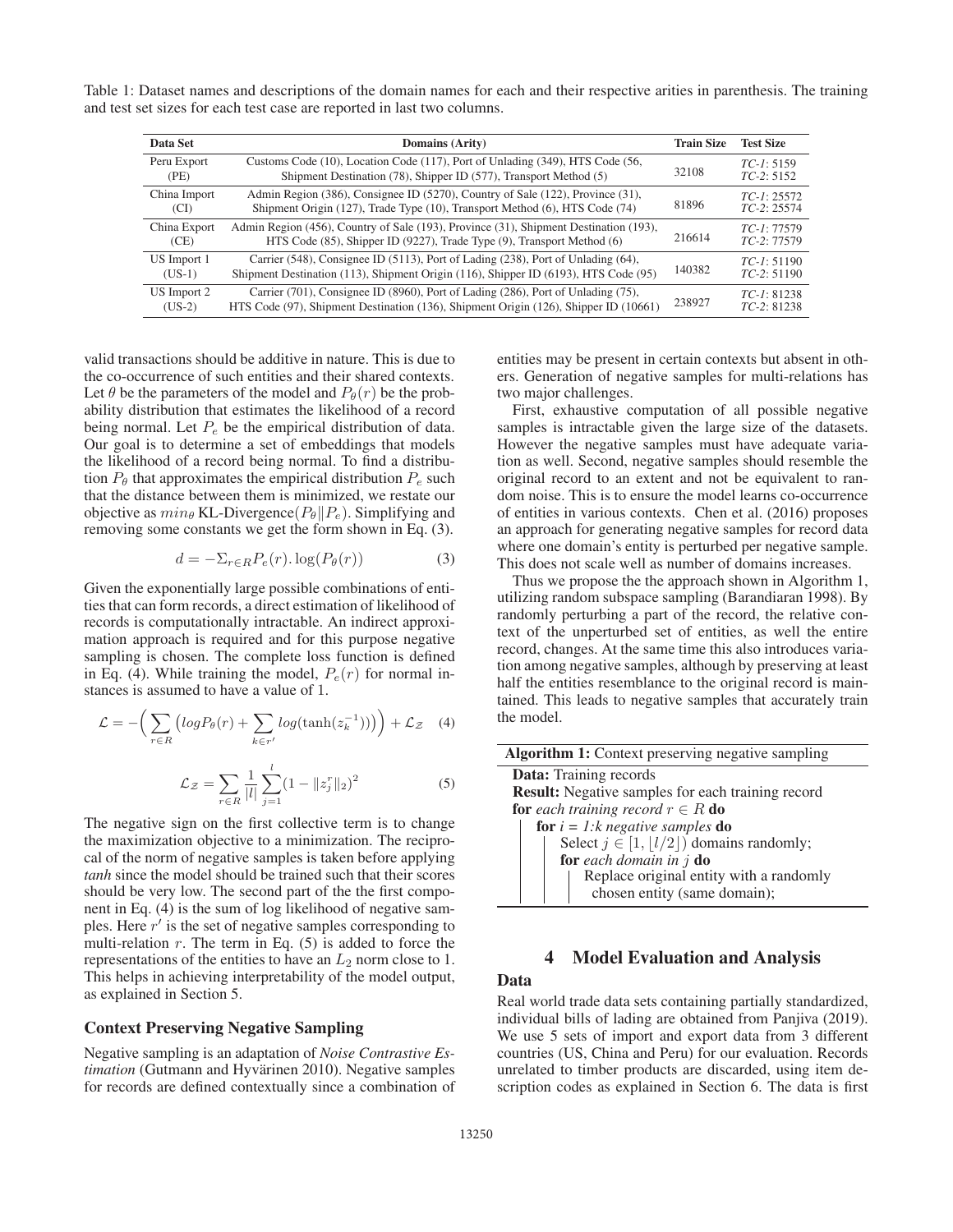Table 2: Comparison of performance in terms of average precision between the baselines and our method.

| Case   | Method      | <b>PE</b> | CI    | CЕ    | <b>US-1</b> | $US-2$ |
|--------|-------------|-----------|-------|-------|-------------|--------|
| $TC-1$ | Condition   | 0.565     | 0.696 | 0.686 | 0.588       | 0.598  |
|        | APE.        | 0.913     | 0.915 | 0.947 | 0.833       | 0.894  |
|        | <b>MEAD</b> | 0.896     | 0.949 | 0.949 | 0.971       | 0.970  |
| $TC-2$ | Condition   | 0.583     | 0.739 | 0.716 | 0.609       | 0.615  |
|        | APE.        | 0.943     | 0.922 | 0.982 | 0.963       | 0.956  |
|        | MEAD        | 0.947     | 0.982 | 0.983 | 0.992       | 0.991  |

Table 3: Comparison between average precision of *Comprex* and *MEAD*. Due to the long run-time of *Comprex*, 2000 test samples are used. Average run time on test samples is shown with each method demonstrating the scalability of *MEAD*.

| <b>Method</b>  |         | PE   | CІ   | <b>CE</b> | US-1 | $US-2$     |
|----------------|---------|------|------|-----------|------|------------|
|                | $TC-1$  | 0.98 | 0.98 | 0.99      | 0.94 |            |
| <b>Comprex</b> | $TC-2$  | 0.99 | 0.99 | 0.99      | 0.98 |            |
|                | Time(s) | 249  | 425  | 515       | 1142 | <b>DNF</b> |
|                | $TC-1$  | 0.90 | 0.95 | 0.94      | 0.96 | 0.97       |
| <b>MEAD</b>    | $TC-2$  | 0.94 | 0.98 | 0.98      | 0.99 | 0.99       |
|                | Time(s) | 0.02 | 0.02 | 0.02      | 0.02 | 0.03       |

preprocessed by selecting relevant attributes and removing rows with missing values. Attributes which are superfluous and with entropy of 0 or 1 are removed. Subsets of the entire dataset are used for evaluation, with different sizes to understand model performance with varying number of entities and records. We train the model on part of the data and use the chronologically subsequent segment as test set. Instances present in training data are removed from the test set. To test the performance of our algorithm, we evaluate how well it captures unexpected or unusual co-occurrences of entities which are considered anomalies. Due to absence of labelled data we generate two cases of anomalies to be detected. In *TC-1* a pair of entities from each test set record are randomly perturbed. For *TC-2* we perturb a triplet of entities. Thus there are two test sets with both normal and anomalous records for each dataset, similar to reference (Chen et al. 2016). In generating negative samples for all relevant methods, we ensure negative samples do not overlap with training data. The details of the datasets used are shown in Table 1.

#### Baselines and Results

The area under the precision-recall curve (average precision) is reported over multiple test runs for each method in Tables 2 and 3. The following baselines are used.

Condition (Das and Schneider 2007) uses conditional probability tests along with heuristics to determine anomalous instances. We set hyper-parameters  $\alpha = 0.1$  and  $\beta = 0.1$ . k is set to 2 for dataset CE and 1 for others.

APE (Chen et al. 2016) uses a common embedding to represent the entities and computes the pairwise interaction between them to calculate the likelihood of a multi-relation (event) occurring.

Comprex (Akoglu et al. 2012) is a compression (Minimum

Description Length Principle) based approach as discussed in Section 2. It does not require any parameters. We used the authors original implementation for our experiments.

*MEAD* performs equivalent or better than both *Condition* and *APE* in most cases. While *APE* performs comparably for smaller datasets, our method handles larger datasets better. Comparison with *Comprex* is shown in Table 3, with both the average precision and testing time reported. Due to the long run time of *Comprex* a smaller test set of 2000 records is sampled from the original datasets. While *Comprex* provides better results in some cases, no significant advantage is observed for larger datasets. However the test time of *Comprex* is very high, and we are unable to train the model for the largest dataset (*US-2*) after running for 2 days, making it unsuitable for such use cases, as also noted in (Chen et al. 2016; Taha and Hadi 2019). For numerical stability, a very small number  $(10^{-8})$  is added in logarithmic computations and gradient clipping is used. The *Adam* optimizer is used for training embedding models.

#### Model Parameters and Analysis

Negative Samples are used in training the model. The intuitive understanding is that more negative samples would lead to a better approximation, thus a more accurate model. The model performance for varying numbers of negative samples per record used in training the model is reported in Figure 2a. A comparatively smaller number of negative samples does not deteriorate performance drastically. Thus *MEAD* can be trained with a small number of negative samples incurring a lower computational cost, especially for a large datasets. Embedding size is an crucial hyperparameter, since a larger embedding can encode more information. Average precision as embedding size increases for all datasets, averaged over both test cases, is reported in Figure 2b. Increasing embedding size increases model performance, though it plateaus after a certain point. Also, datasets with a large number of entities benefit from a larger embedding size which coincides with our intuition. Scalability is one of the key requirements for a model to be effective in a practical application. The execution times for *MEAD* and baselines are shown in Figure 2c. While *Condition* has a low execution time using  $k = 1$ , the average precision is inferior. *APE* has greater execution time due to  $O(l^2)$  pairwise<br>computations and  $k \times l$  negative samples. *Comprex* has the computations and  $k \times l$  negative samples. *Comprex* has the highest computational cost making it unsuitable.

# 5 Interpretability

Though not adequately addressed by existing methods, interpretability is crucial in terms of usability for end users. As shown in Eq. (5), the model is optimized so that the  $L_2$ norm or magnitude of weighted embeddings vectors for the entities is approximately 1. Thus while vectors have approximately equal magnitude, their direction encodes information about interactions among entities represented by them. It may be imagined that vectors lie on the surface of a hypersphere. The intuition here is that embedding vectors for usually co-occurring entities are similarly oriented. Thus their sum, and hence  $L_2$  norm of their sum will be high. Conse-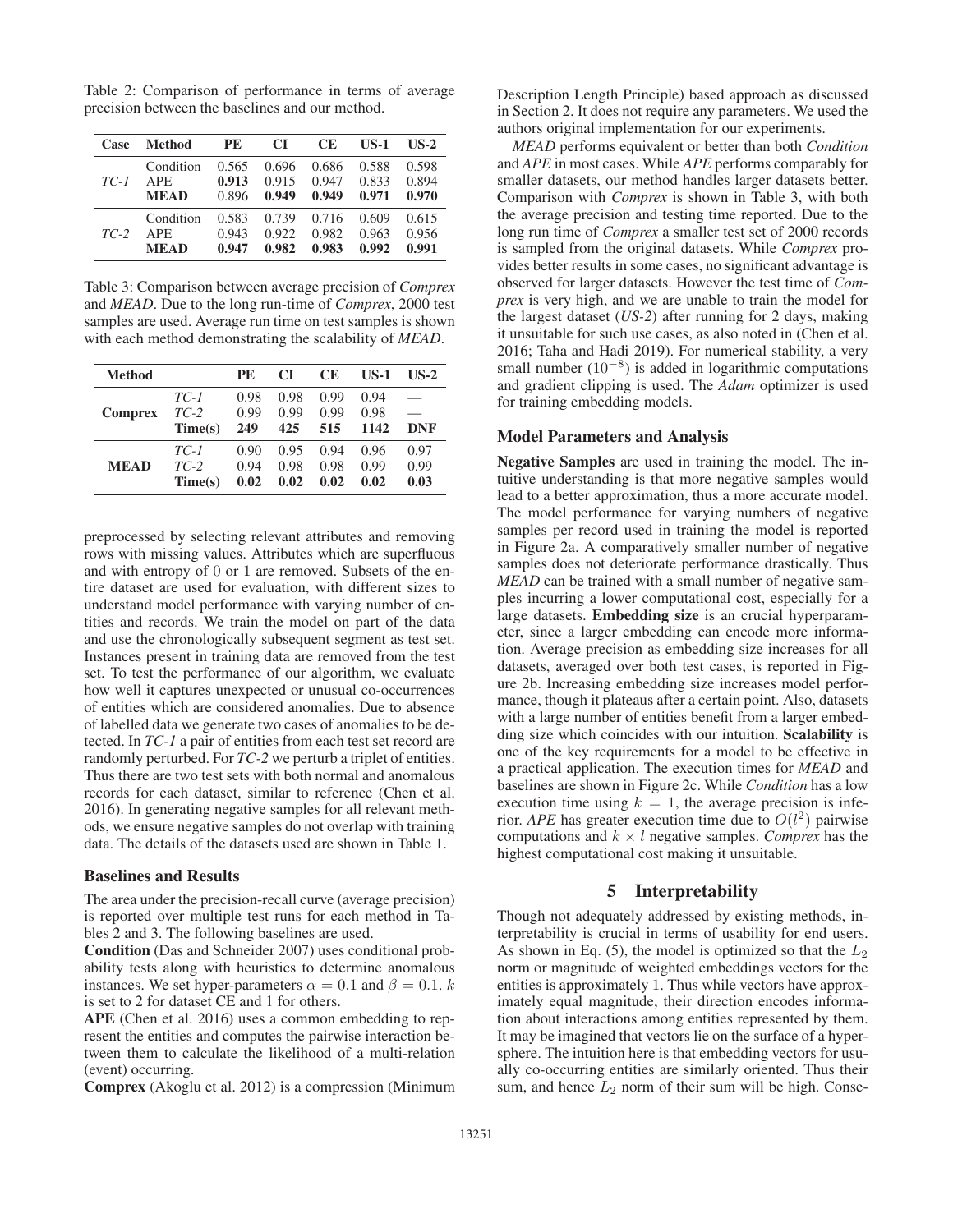

Figure 2: (a) Effect of varying the number of negative samples on model performance for each dataset. The average precision value gradually increases as number of negative samples increases. Values are averaged over both test cases. (b) Effect of varying embedding size on model performance. Precision is averaged over both test cases per dataset. (c) Execution time (train and test) for each of the methods on all datasets. *Comprex* time shown for small (2000) test set, excluding US-2.

Table 4: Interpretability: Average hit rate, averaged over both test cases for each of the datasets.

| <b>Selection</b> | PE   | CI.                  | CE.               | $US-1$ $US-2$ |      |
|------------------|------|----------------------|-------------------|---------------|------|
| Random           | 0.37 | 0.41                 | $0.41 \quad 0.41$ |               | 0.41 |
| Entity score     |      | $0.57$ $0.58$ $0.61$ |                   | 0.58          | 0.60 |

quently, records consisting of co-occurring entities in multiple contexts have similarly aligned vectors and will have a higher score. Conversely if a record contains a set of entities that do not usually co-occur, the vectors representing these entities will not be similarly oriented as the *context*. Thus such a record will be scored low. This idea is shown in Figure 3. As shown in Eq. (1),  $z_j^r$  is the weighted embedding vector of the entity of domain j in multi-relation  $r$ . Let  $M_r$  be the mean of the weighted vectors. The mean is taken since it is a scaled sum of the embeddings that determine the final score. Let the entity score be denoted as  $q_j^r$ , which is the scalar projection of  $u_j^r$  on  $M_r$ , shown in Eq. (6).

$$
M_r = \frac{1}{|j|} \Sigma_j z_j^r \; ; \quad q_j^r = \frac{(z_j^r)^T M_r}{||M_r||_2} \tag{6}
$$

The entity score is meant as an indicator of to what extent an entity is interesting in the context and can provide the user suggestions towards understanding the anomaly. The mean of the entity scores is taken, denoted as  $\overline{q^r}$ . Entities in the record, whose scores are lower than  $\overline{q}$ <sup>r</sup>,  $q_j^r < \overline{q}$ <sup>r</sup> are highlighted as interesting. Let there be  $p$  perturbations in the anomaly instance and let our approach suggest  $q$  domains to investigate. Hit rate  $(HR)$  is calculated as  $|(p \cap q)|/|p|$ . Approximately 50% improvement in pointing out entities to investigate over a random approach is achieved, shown in Table 4. While the approach does not find the exact cause, it provides the user an effective guidance towards analysing an anomaly.

# 6 Application Framework Domain Knowledge Integration

Integration of domain knowledge is crucial to the creation of an effective framework for detecting suspicious tim-



Figure 3: A 2-D projection showing contextually anomalous entities are divergent from the record mean, whereas the normal entity is aligned. Record ID:202859875 , dataset CI

ber trades. Data from environmental conservation oriented sources like International Union for the Conservation of Nature (IUCN 2019), CITES (UNEP 2019), and World Wildlife Fund (Walker 2015) contain scientific names, common names, and region information. These are ingested and processed. Botanical terms (family, genus, species) and keywords pertaining to relevant high risk timber are extracted using labels internal to these data sources and inputs from our partnering domain experts. They are processed and collated to obtain the set of high risk timber specific flora with common names, genus and species for each. This is a challenging task as data is scattered and nomenclatures are often incomplete or have multiple conflicting versions.

Harmonized System (HS) codes and Harmonized Tariff Schedule (HTS) codes describe the type of goods traded. Their text descriptions contain some scientific (mostly genus level) and common names of plants (Chan et al. 2015). These have a hierarchical structure with a staggered granularity among the first two, four and six digits. The first six digits are standardized by World Customs Organization, and four additional country specific digits add further granularity. We use the six digit HTS codes as the trade data utilized for this work has the last four digits redacted (Panjiva 2019). HTS code data consisting of codes and their respective descriptions at all resolutions are collected, cleaned and processed to obtain associated keywords at the resolution of six digits. The HTS codes are utilized in multiple stages. Firstly,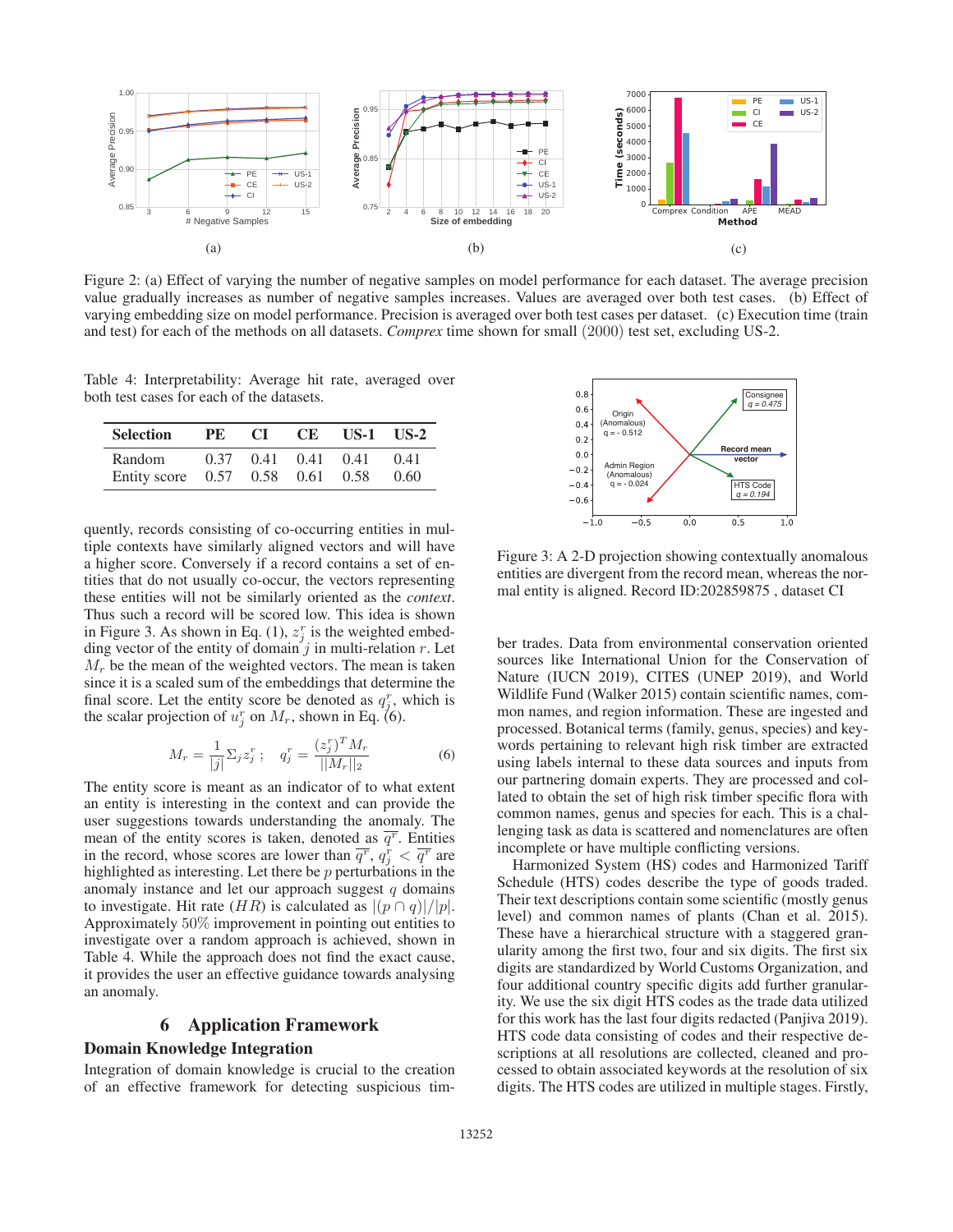

Figure 4: User interface of application framework with collapsed and expanded views.

trade records are selected that match domain expert specified two and four digit HTS codes (e.g. 44, 9303) which are known to contain timber products. After the anomaly detection model (MEAD) is run and the records are scored, specific human defined filters based on six digit HTS codes are applied to highlight actionable records.

Using regular expressions and  $n$ -gram based keyword matches on text descriptions associated with six digit HTS codes that may contain known high risk timber from collated domain specific sources are extracted. Furthermore, HTS codes covered by legislation like the Lacey Act and countryspecific logging and export bans are also obtained (Forest-Trends 2017, USDA 2017). Thus if a record has HTS code matching any one of these human defined filters, the analyst can further investigate the record. It is important to note that while certain HTS codes may contain high risk species they may correspond to such a large number species and be present in so many trades that a simple rule-set based matching is neither analyzable nor actionable by analysts.

#### Application Interface

A user interface is developed for analysts to observe, analyze and provide feedback on results. A table with two sub-views is used to display transactions, sorted by scores so as to show more suspicious records first. A collapsed view displays the most important domains for each record, which have been selected according to preference of domain experts. This provides flexibility without clutter, given the large number of domains. A further expanded view displays all the domains to present the complete information, allowing for indepth analysis by end users. In this view the analyst can also provide feedback through dedicated buttons and a text box for comments. Given an anomaly may be differently interpreted by an analyst compared to data mining practitioner and ground truth is unavailable, user inputs can help in interuser collaboration and subsequent refinement of system design and performance. Search and sort functions are provided in the interface, along with pagination tools to enhance usability. All development has been done using Python 3 and uses libraries such as Tensorflow, Django, spaCy and NLTK. We plan to containerize the framework for deployment by our target users. This comprises of ensuring compatibility with target infrastructure, adding capacity for dy-

| ID: 114457154 (1 <sup>st</sup> percentile) |           |                |                  |         |        |         |                    |
|--------------------------------------------|-----------|----------------|------------------|---------|--------|---------|--------------------|
| Carrier                                    | Consignee | Lading<br>Port | Unlading<br>Port | Dest.   | Origin | Shipper | <b>HTS</b><br>Code |
| 0.20                                       | $-0.44$   | 0.22           | 0.69             | $-0.01$ | 0.33   | $-0.11$ | $-0.30$            |
| ID: 117387903 $(5th$ percentile)           |           |                |                  |         |        |         |                    |
| Carrier                                    | Consignee | Lading<br>Port | Unlading<br>Port | Dest.   | Origin | Shipper | <b>HTS</b><br>Code |
| $-0.13$                                    | $-0.07$   | $-0.15$        | 0.35             | 0.26    | 0.24   | 0.05    | 0.15               |

Figure 5: Case study analysis of suspicious records at  $1^{st}$ and 5th percentiles. Interesting domains and corresponding entity scores  $(q_j^r)$  are highlighted, demonstrating interpetability of output.

namic data ingestion in specified formats, automated retraining of the machine learning model, and formatting output to exact specifications.

# 7 Case Study

To demonstrate the effectiveness of our proposed framework, a case study is presented here. *Due to confidentiality reasons, we are unable to list specific names or identifying information of countries, shipments, and ports.*

For the case study, *MEAD* is trained on US Import data for 6 months of the year 2015 and data from the next 3 months is taken as the test set. The records in the test set are sorted in non-decreasing order by their scores. Subsequently HTS code based human defined filters are applied to obtain user relevant records. Anomalies are expected to be few among the data and have low scores, and thus we randomly select and investigate records with scores at different percentiles.

The first record considered (ID 114457154) has a score in the  $1^{st}$  percentile. The record and its associated entity scores  $(q_i)$  are shown in Figure 5 with interesting entities highlighted in red. There is no preexisting record of a transaction between this consignee and this shipper. The consignee also has never previously imported items with the HTS code 940161, which can contain endangered timber. Further, this shipper has no previous record of shipping to this destination and neither the shipper nor consignee has had any previous shipments through this carrier. Thus there are multiple unexpected co-occurrences present in the record, which is interpreted as anomalous and is therefore deemed potentially suspicious. Here the entity scores successfully highlight the domains that constitute the unusual co-occurrences. The next record we analyze (ID 117387903), is in the  $5<sup>th</sup>$  percentile. We note that both the shipper and the consignee have previous transactions involving the HTS code 440792. However, it is found that there are no previous transactions involving this consignee and this carrier. Furthermore, this carrier has never previously transported items with this HTS code. The shipper has not previously shipped through either this carrier or this lading port. Thus there are multiple unexpected co-occurrences which makes this record potentially suspicious. The record and its associated entity scores are shown in Figure 5. Similar to the previously analyzed case, the interesting entities are highlighted by our method.